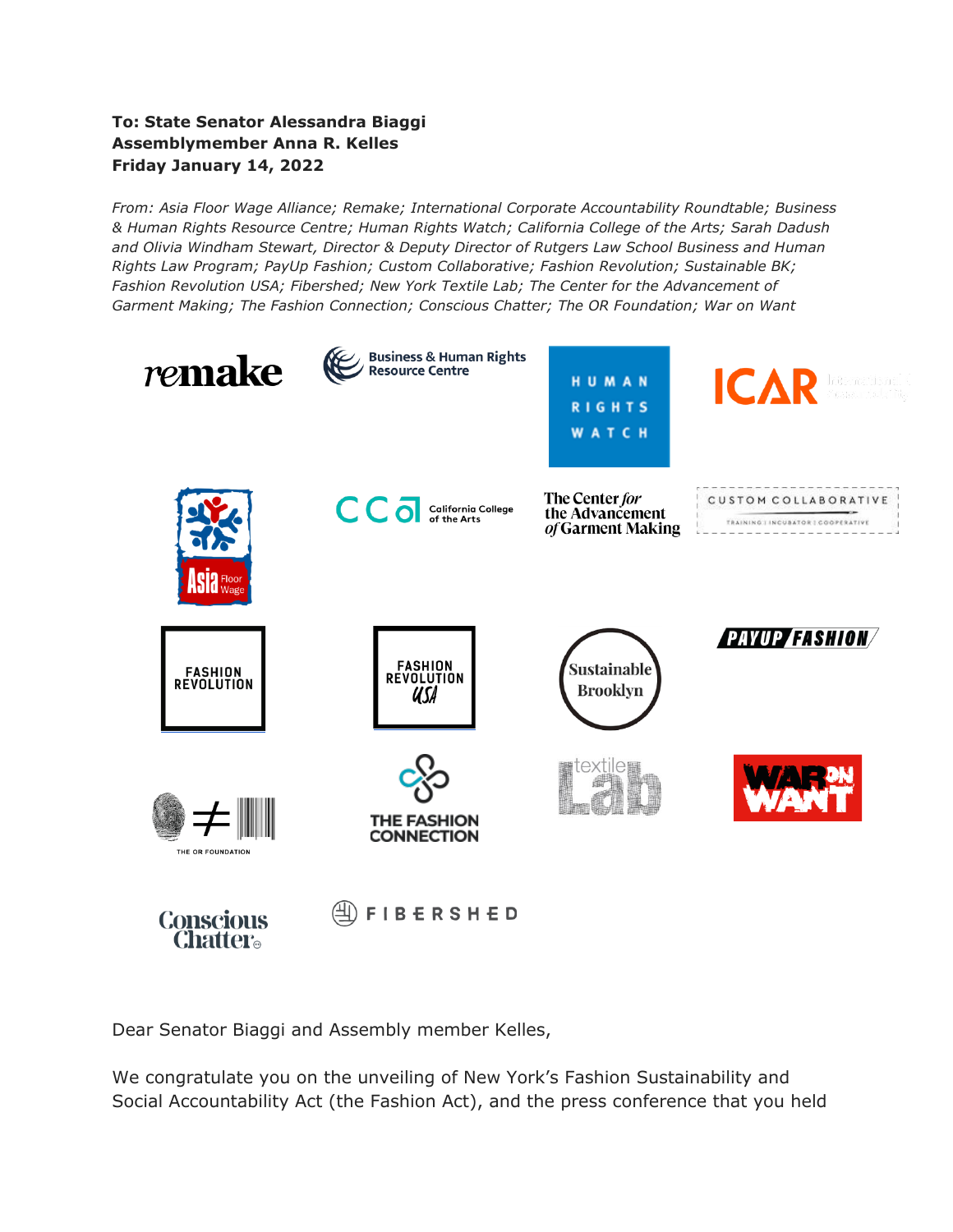on Friday, January 7th, 2022. We wholeheartedly agree with you that it's time to take strong action to make fashion more ethical, sustainable and accountable, and for New York to lead the way.

As a coalition of labor and human rights advocates and organizations working closely on issues connected to the fashion industry, we are concerned that this bill falls short of what is needed to protect people and the environment from the multiple harms caused by the sector. As such, we are writing to request considerations to strengthen the Fashion Act via a range of amendments.

Our primary concern is that the Fashion Act focuses primarily on disclosure. As such, brands will only be held accountable for failures to report, not failures to actively identify, prevent, mitigate and account for adverse impacts on people and planet on an ongoing basis, as set out by the UN Guiding Principles (UNGPs) and OECD Guidelines and Guidance. It furthermore places no requirements on companies to provide for or cooperate in remediation for harms they cause or contribute to where appropriate. Liability, likewise, is only for failure to report. As it stands, this renders the Fashion Act *far* weaker than recent legislation passed in California (the Garment Worker Protection Act - SB62), France and Germany and puts New York behind instead of ahead of the curve.

We know from failed policies like the UK Modern Slavery Act that [disclosure bills](https://www.business-humanrights.org/en/from-us/media-centre/six-years-on-modern-slavery-act-failed-to-tackle-forced-labour/) often *do not* drive corporate accountability or protect human rights and the environment. While collecting the information outlined in the bill may be useful for civil society, that information does not easily or directly translate into direct improvements in the lives of garment makers and their communities or work to reduce environmental destruction. As currently written, the bill would allow brands and retailers to report limited to no progress on their climate change or human rights goals, for example, and be in compliance.

To address these issues, we strongly encourage you to gather more stakeholder input when amending this bill, from this coalition and beyond. In particular, before moving forward, we implore you to consult more closely with the most affected communities, as well as labor rights and environmental organizations, including unions in the U.S. and globally.

As a coalition of labor, human rights and sustainability organizations, educators, and advocates focused on building a more just and accountable fashion industry, the Pay Up Fashion Coalition and our allies who are signatories to this letter are seeking amendments to strengthen the bill's text. We believe these amendments will significantly advance Assemblywoman Kelles's stated objective to passing legislation that "focuses not just on reporting *but accountability and enforcement*."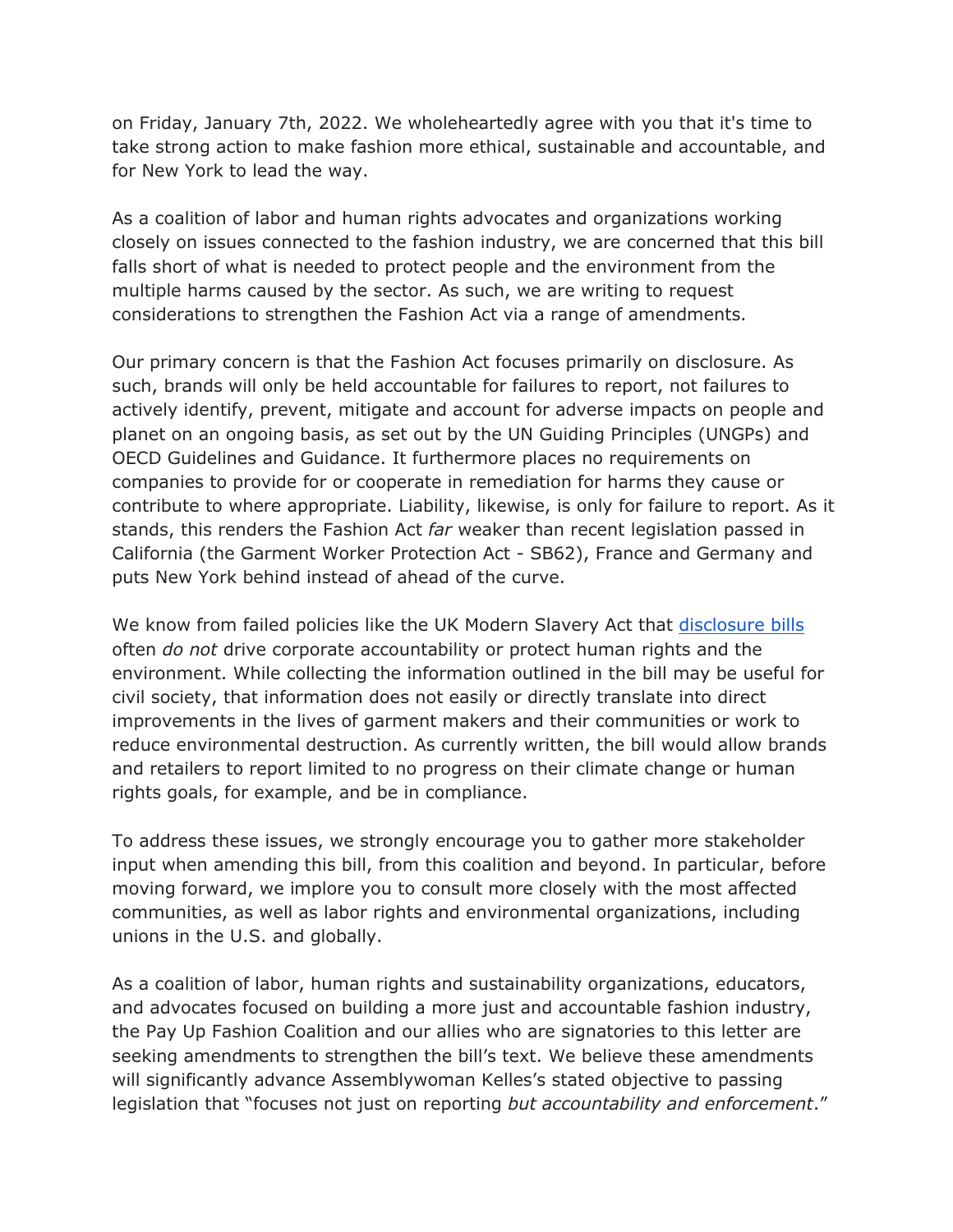We would welcome a meeting with your office to discuss important initial recommendations for amendments, including:

# **PayUp Fashion Coalition and Allies Suggested Amendments to New York's Fashion Sustainability and Social Accountability Act (The Fashion Act / [S7428](https://www.nysenate.gov/legislation/bills/2021/s7428) / [A8353\)](https://www.nysenate.gov/legislation/bills/2021/A8352)**

#### **Strengthen labor data**

The current labor disclosure data needs to be expanded and strengthened. Data requests in the bill such as *– information on measures taken to embed responsible business conduct into policies and management systems* and *the actions taken to prevent or mitigate those risks, such as corrective action plans, to be cited where available, including estimated timelines, targets and benchmarks for improvement and their outcomes* – rely on brands and retailers self-reporting and setting their own targets, which has stalled progress on human rights for over thirty years. We propose collecting metrics that are more in line with what labor leaders and human rights experts recognize as useful. Some examples include:

- Disclosure of Tier 1, Tier 2, Tier 3, Raw Materials, and Reverse Logistics suppliers in a publicly accessible and usable format
- Tier 1 factory data for 100% of supply chain, including name and address, parent company, product type, and number of workers (less than 2,000; 1,000-5,000, etc.) and by country, value and volume and information on working conditions including:
	- $\circ$  Average monthly wages by job and payment type (salary, bonus, overtime, etc.) by country
	- % of workers who are migrants
	- % of unionized factories and bargaining agreements, union name and density
	- $\circ$  Audit findings by firm (and aggregate by country) showing average number of violations by category (hours, wages, safety, recruitment, child labor etc)
	- Hours worked weekly by month and overtime by firm and country

Section 4C(v)should be amended to acknowledge that brands' and retailers' own purchasing practices can significantly influence human rights outcomes and contribute to adverse human rights impacts. Instead of asking companies to report on their *approach for incentivizing supplier performance on workers' rights*, the bill should require that brands and retailers report on the following: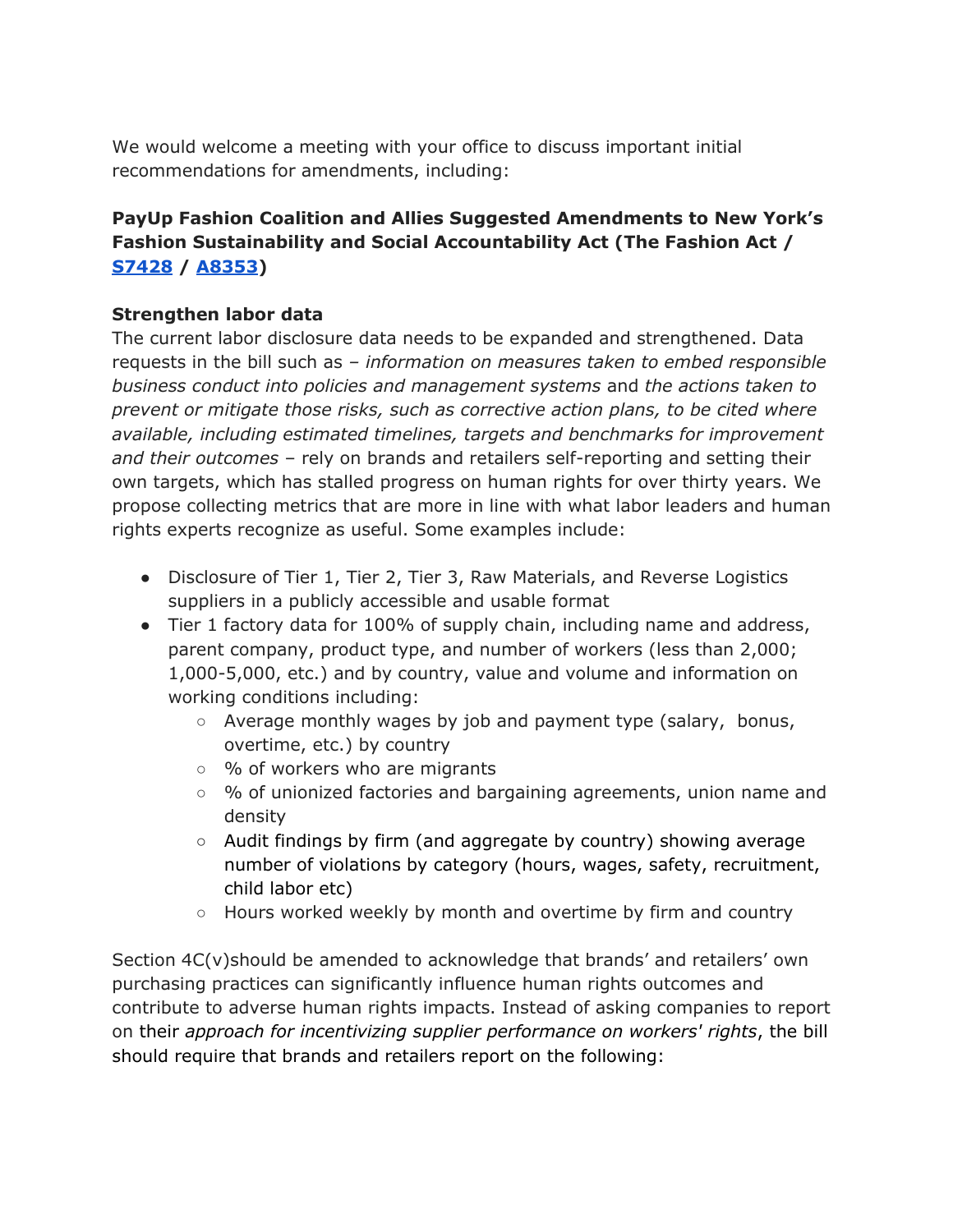- Do the brand's or retailer's commercial practices ensure the suppliers' ability to provide workers with a living wage and decent work?
	- Does the business ring-fence labor costs that make living wages possible in cost negotiations for all orders or pay additional living wage contributions on every order placed, as per the Wage Forward campaign?
	- Does business conduct reward suppliers for safeguarding workers' rights (example: higher prices, repeat business, higher value)?
	- $\circ$  Is there a public commitment to set prices high enough to cover investments in sustainability, decarbonization and water and energy efficiency, safety and other compliance demands at the supplier level?
	- $\circ$  Do contracts place at least 30% upfront payment in orders, to even out the risk between buyers, suppliers and garment workers? And is final payment completed within 30 days of delivery?
	- $\circ$  Is there a responsible exit policy and commitment to pay for orders in production upon cancellation?
	- $\circ$  Is there a policy in place to never ask for discounts on orders after a contract is negotiated?
	- Are the company's commitments on the above matters reflected in their supply contracts?
	- Does the company publicly commit to address concerns and grievances in a manner that prioritizes the human rights of supplier factory workers?
	- $\circ$  Do the company's supply contracts provide that, in the event of an adverse impact, victim-centric remediation will take priority over traditional (inter-party) contract damages?

## **Companies must** *perform* **rather than report on due diligence**

The bill does not as worded ask companies to perform due diligence; it asks them to report on due diligence procedures. What's more, it does not sufficiently hold brands and retailers accountable. The current accountability section includes penalties for failures to report on impacts, goals, and due diligence, but does not include any penalties for harm caused by, contributed or linked to a brand or retailer, or for failing to meet the targets that brands and retailers set. That means brands and retailers could, for example, set climate change or waste reduction goals and goals to pay a living wage, market their commitments to New York consumers, never meet them, and still be in compliance. This places the bill far behind mandatory human rights due diligence (mHRDD) legislation passed in France (Duty of Vigilance), Germany and Norway, legislation currently under consideration in the EU, and California's Garment Worker Protection Act. For progress to be made, we must hold the industry accountable for due diligence failures and for harms that companies cause or contribute to. For example, in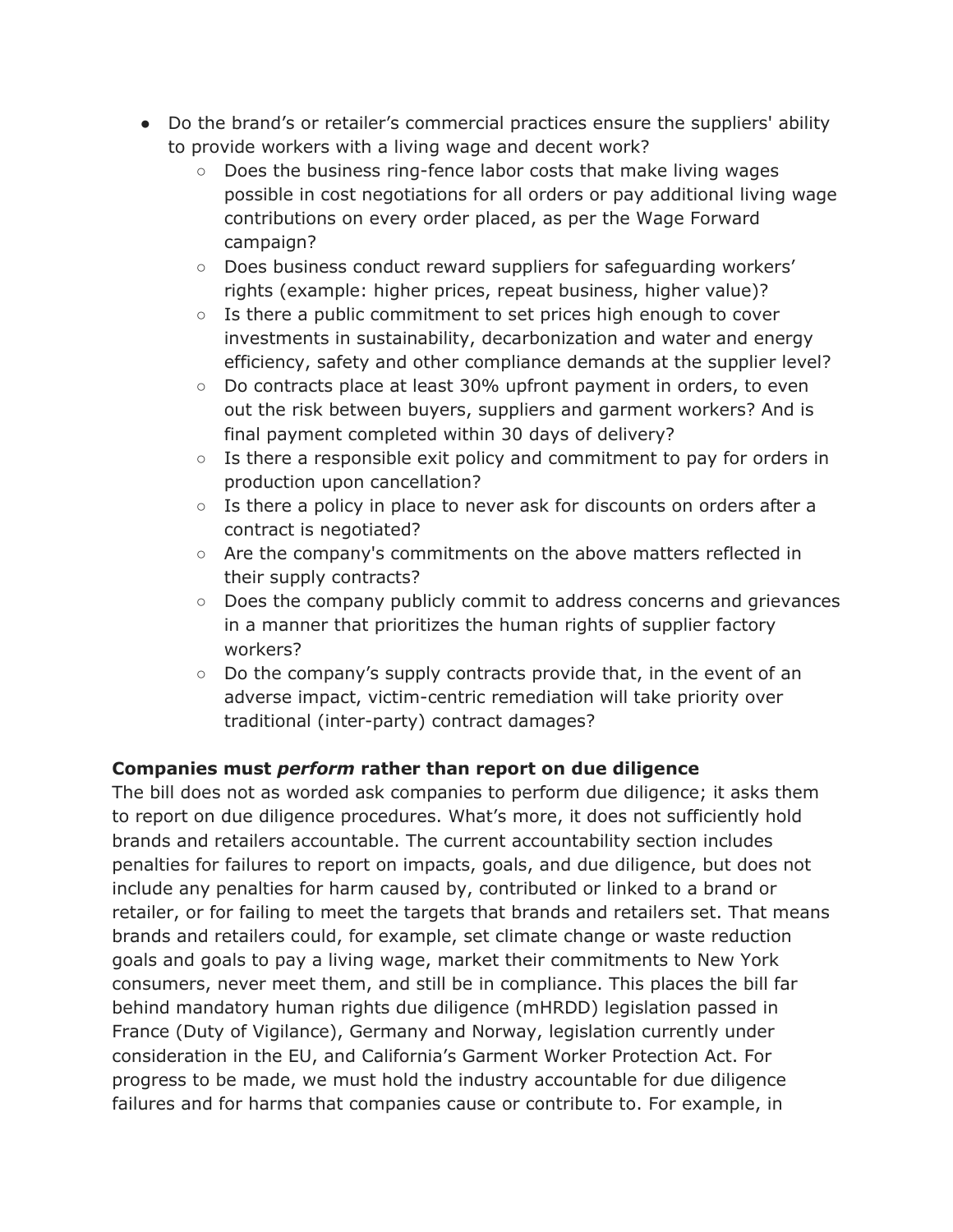France, advocates have been able to use their mHRDD law to file complaints against an oil company for failing to meet its emissions reduction targets. Such accountability would not be possible under the Fashion Act as currently drafted. To address this gap we propose the following amendments to the bill:

### **Companies must perform environmental and human rights due diligence**

Companies should not just *report on* due diligence processes. They should be required to actually perform due diligence on their supply chains, including identifying, preventing, mitigating, and accounting for potential adverse impacts, in line with the OECD Guidelines and UNGPs.

# **Clear liability on brands and retailers for harms caused not just a failure to report**

In line with France's Duty of Vigilance Law and the European Parliament's blueprint for a due diligence directive, the bill should be amended to include civil liability not just for a failure to report on impacts but for human rights and environmental *harms caused or contributed to* through brands' and retailers' own operations (via subsidiaries) across the whole value chain, including all direct and indirect business relationships, upstream and downstream.

## **Joint liability on brands and retailers for wage theft**

In line with the California Garment Worker Protection Act (SB62), a joint liability clause that holds both brands/retailers and manufacturers accountable for wage theft in their supply chain and minimum wage violations for New York State's 10,000 garment workers should be added in the bill. As written, there are no incentives or protections for New York's own manufacturing base. Expanding this protection to workers in the international supply chain in alignment with labor unions work across Asia is strongly recommended.

## **Remediation for garment and supply chain workers**

The community fund outlined in the bill gathers fines for failure to report on human rights and environmental impacts globally. The draft bill indicates that community funds would be directed to supporting environmental justice efforts in New York. This is not in keeping with international human rights standards, which require that funds collected for business human rights failures *go back to victims themselves*:

- Whether for environmental or human rights harms, remediation should be understood broadly, to include money damages, where appropriate, and reparative or injunctive relief, where appropriate.
- As concerns the former, non-compliant companies should be ordered to channel money remedies to victims, wherever they may be in the world and wherever they may be located within the supply chain.